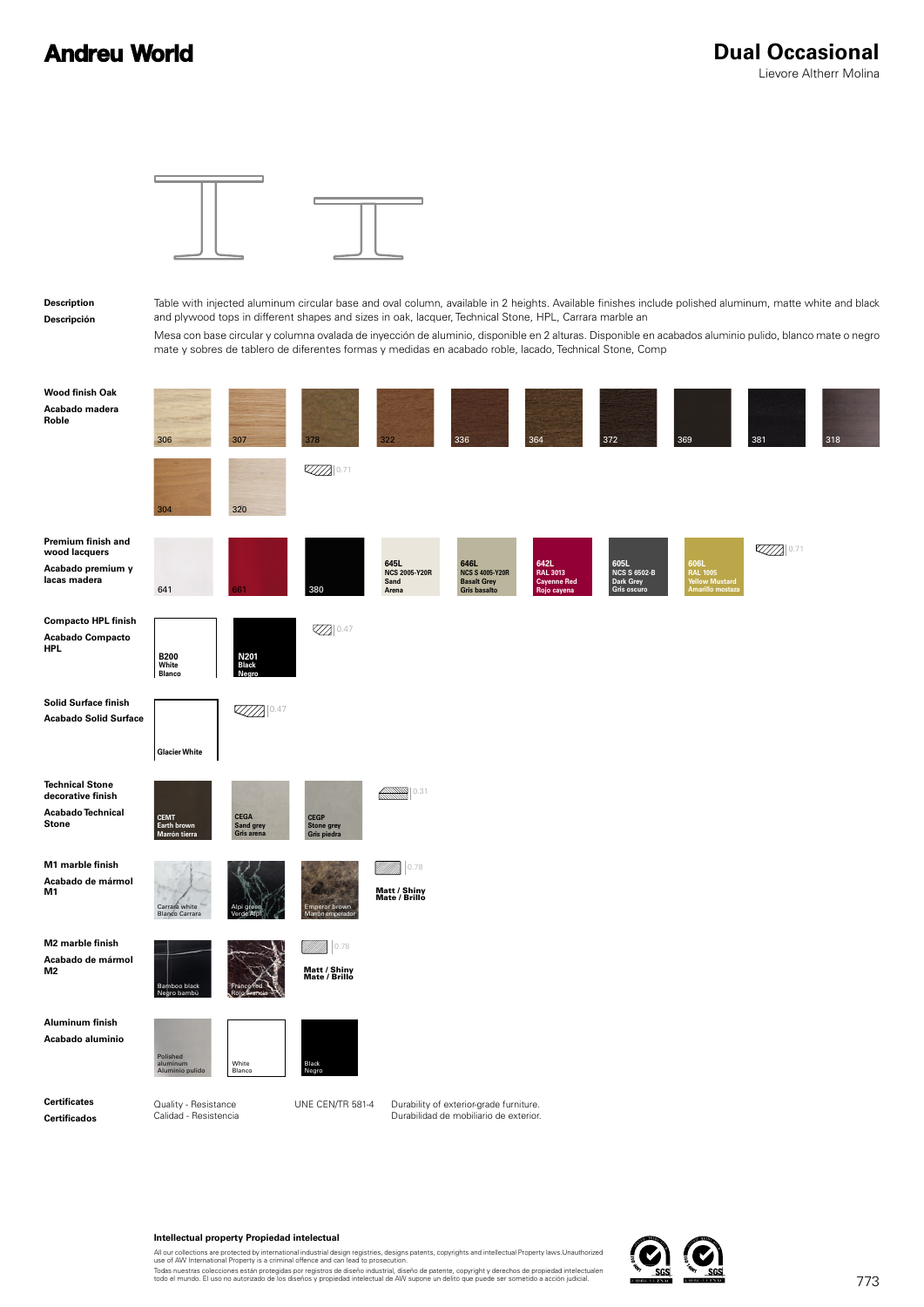## **Andreu World**



\*\*\*Marble shiny upcharge Incremento por mármol brillo 64 SERIE<br>600

\*Matte lacquered and premium upcharge

\*Incremento por lacado mate y premium 119

|                                                   |                                                |                     |              |              |      | Column height / Altura columna 15.75 |      |                           |       |                           |       |                              |      |                        |       |  |
|---------------------------------------------------|------------------------------------------------|---------------------|--------------|--------------|------|--------------------------------------|------|---------------------------|-------|---------------------------|-------|------------------------------|------|------------------------|-------|--|
|                                                   |                                                | Table top / Sobre   |              |              |      |                                      |      |                           |       |                           |       |                              |      |                        |       |  |
| <b>Top</b><br>measures<br><b>Medidas</b><br>sobre | <b>Aluminium finish</b><br>Acabado de Aluminio | Lacquered<br>Lacado |              | Oak<br>Roble |      | Solid Surface<br>Solid Surface       |      | ***Marble M1<br>Mármol M1 |       | ***Marble M2<br>Mármol M2 |       | Compacto HPL<br>Compacto HPL |      | <b>Technical Stone</b> |       |  |
|                                                   |                                                | Ref.                | \$           | Ref.         | \$   | Ref.                                 | \$   | Ref.                      | \$    | Ref.                      | \$    | Ref.                         | \$   | Ref.                   | \$    |  |
| 15.75x15.75                                       | Matte<br>Mate                                  | ME6350              | 644          | ME6368       | 713  | ME6386                               | 787  | ME6404                    | 917   | ME6514                    | 984   | ME6422                       | 568  | <b>ME6484</b>          | 678   |  |
|                                                   | Polished aliminum<br>Aluminio pulido           | ME6352              | 660          | ME6370       | 735  | ME6388                               | 817  | ME6406                    | 926   | ME6515                    | 999   | <b>ME6424</b>                | 593  | <b>ME6486</b>          | 701   |  |
| $\triangle$ lbs                                   |                                                | 20                  |              |              | 20   |                                      | 23   |                           | 36    |                           | 567   |                              | 23   |                        | 36    |  |
|                                                   | $\square$ Ft<br>1 box / bulto                  |                     | 3,25<br>3,25 |              | 3,25 |                                      | 3,25 |                           | 3'25  |                           | 3'25  |                              | 3'25 |                        |       |  |
|                                                   |                                                |                     |              |              |      |                                      |      |                           |       |                           |       |                              |      |                        |       |  |
| ellipse/<br>elipse<br>17.75x17.75                 | Matte<br>Mate                                  | ME6353              | 676          | ME6371       | 739  | ME6389                               | 822  | <b>ME6407</b>             | 1,211 | ME6516                    | 1,380 | ME6427                       | 593  | ME6489                 | 1.072 |  |
|                                                   | Polished aliminum<br>Aluminio pulido           | ME6355              | 702          | ME6373       | 765  | ME6391                               | 838  | ME6409                    | 1,233 | ME6517                    | 1,408 | ME6429                       | 617  | ME6491                 | 1,095 |  |
| $\triangle$ lbs                                   |                                                | 20                  |              | 20           |      | 23                                   |      | 34                        |       | 567                       |       | 20                           |      | 34                     |       |  |
|                                                   | $\square$ Ft<br>1 box / bulto                  | 4                   |              |              | 4    |                                      | 4    |                           | 4     |                           | 4     |                              | 4    |                        | 4     |  |
|                                                   | Matte<br>Mate                                  | ME6356              | 674          | ME6374       | 786  | ME6392                               | 822  | ME6410                    | 1,303 | ME6518                    | 1,372 | ME6432                       | 619  | ME6494                 | 1,072 |  |
| ø17.75                                            | Polished aliminum<br>Aluminio pulido           | <b>ME6358</b>       | 702          | ME6376       | 803  | ME6394                               | 951  | ME6412                    | 1,325 | ME6519                    | 1,400 | ME6434                       | 642  | ME6496                 | 1.095 |  |
| <u>å</u> Ibs                                      |                                                | 20                  |              | 20           |      | 23                                   |      | 36                        |       | 616                       |       | 23                           |      | 36                     |       |  |
| $\Box$ Ft<br>1 box / bulto                        |                                                | 4                   |              | 4            |      | 4                                    |      | 4                         |       | 4                         |       | 4                            |      | 4                      |       |  |

| Column height / Altura columna 19.75              |                                                |                     |              |              |      |                                |      |                           |       |                           |       |                              |      |                        |       |  |
|---------------------------------------------------|------------------------------------------------|---------------------|--------------|--------------|------|--------------------------------|------|---------------------------|-------|---------------------------|-------|------------------------------|------|------------------------|-------|--|
|                                                   |                                                | Table top / Sobre   |              |              |      |                                |      |                           |       |                           |       |                              |      |                        |       |  |
| <b>Top</b><br>measures<br><b>Medidas</b><br>sobre | <b>Aluminium finish</b><br>Acabado de Aluminio | Lacquered<br>Lacado |              | Oak<br>Roble |      | Solid Surface<br>Solid Surface |      | ***Marble M1<br>Mármol M1 |       | ***Marble M2<br>Mármol M2 |       | Compacto HPL<br>Compacto HPL |      | <b>Technical Stone</b> |       |  |
|                                                   |                                                | Ref.                | \$           | Ref.         | \$   | Ref.                           | \$   | Ref.                      | \$    | Ref.                      | \$    | Ref.                         | \$   | Ref.                   | \$    |  |
| 15.75x15.75                                       | Matte<br>Mate                                  | ME6359              | 651          | ME6377       | 721  | ME6395                         | 818  | ME6413                    | 1,018 | ME6520                    | 979   | ME6437                       | 591  | ME6499                 | 691   |  |
|                                                   | Polished aliminum<br>Aluminio pulido           | ME6361              | 691          | ME6379       | 760  | ME6397                         | 856  | ME6415                    | 1,058 | ME6521                    | 1,009 | ME6439                       | 632  | ME6501                 | 713   |  |
| $\triangle$ lbs                                   |                                                | 20<br>20            |              |              | 25   |                                | 36   |                           | 616   |                           | 23    |                              | 36   |                        |       |  |
| 1 box / bulto $\Box$ Ft                           |                                                |                     | 3,75<br>3,75 |              | 3,75 |                                | 3,75 |                           | 3'75  |                           | 3'75  |                              | 3'75 |                        |       |  |
| ellipse/<br>elipse<br>17.75x17.75                 | Matte<br>Mate                                  | ME6362              | 691          | ME6380       | 755  | ME6398                         | 827  | ME6416                    | 1,225 | ME6522                    | 1,395 | ME6442                       | 605  | ME6504                 | 1,087 |  |
|                                                   | Polished aliminum<br>Aluminio pulido           | ME6364              | 729          | ME6382       | 796  | <b>ME6400</b>                  | 872  | ME6418                    | 1,266 | ME6523                    | 1,438 | <b>ME6444</b>                | 644  | ME6506                 | 1,113 |  |
|                                                   | ■ Ibs                                          | 20                  |              |              | 20   |                                | 23   |                           | 34    |                           | 616   |                              | 23   |                        | 34    |  |
|                                                   | 1 box / bulto $\Box$ Ft                        | 4,75                | 4.75         |              | 4,75 |                                | 4.75 |                           | 4'75  |                           | 4'75  |                              | 4'75 |                        |       |  |
| ø17.75                                            | Matte<br>Mate                                  | ME6365              | 691          | ME6383       | 794  | ME6401                         | 834  | ME6419                    | 1,266 | ME6524                    | 1,386 | ME6447                       | 596  | ME6509                 | 1,087 |  |
|                                                   | Polished aliminum<br>Aluminio pulido           | ME6367              | 729          | ME6385       | 827  | ME6403                         | 874  | ME6421                    | 1,302 | ME6525                    | 1,433 | ME6449                       | 632  | ME6511                 | 1,113 |  |
| A Ibs                                             |                                                | 20                  |              | 20           |      | 25                             |      | 36                        |       | 29                        |       | 23                           |      | 36                     |       |  |
| 凹 Ft<br>1 box / bulto                             |                                                | 4,75                |              | 4,75         |      | 4,75                           |      | 4,75                      |       | 4'75                      |       | 4'75                         |      | 4'75                   |       |  |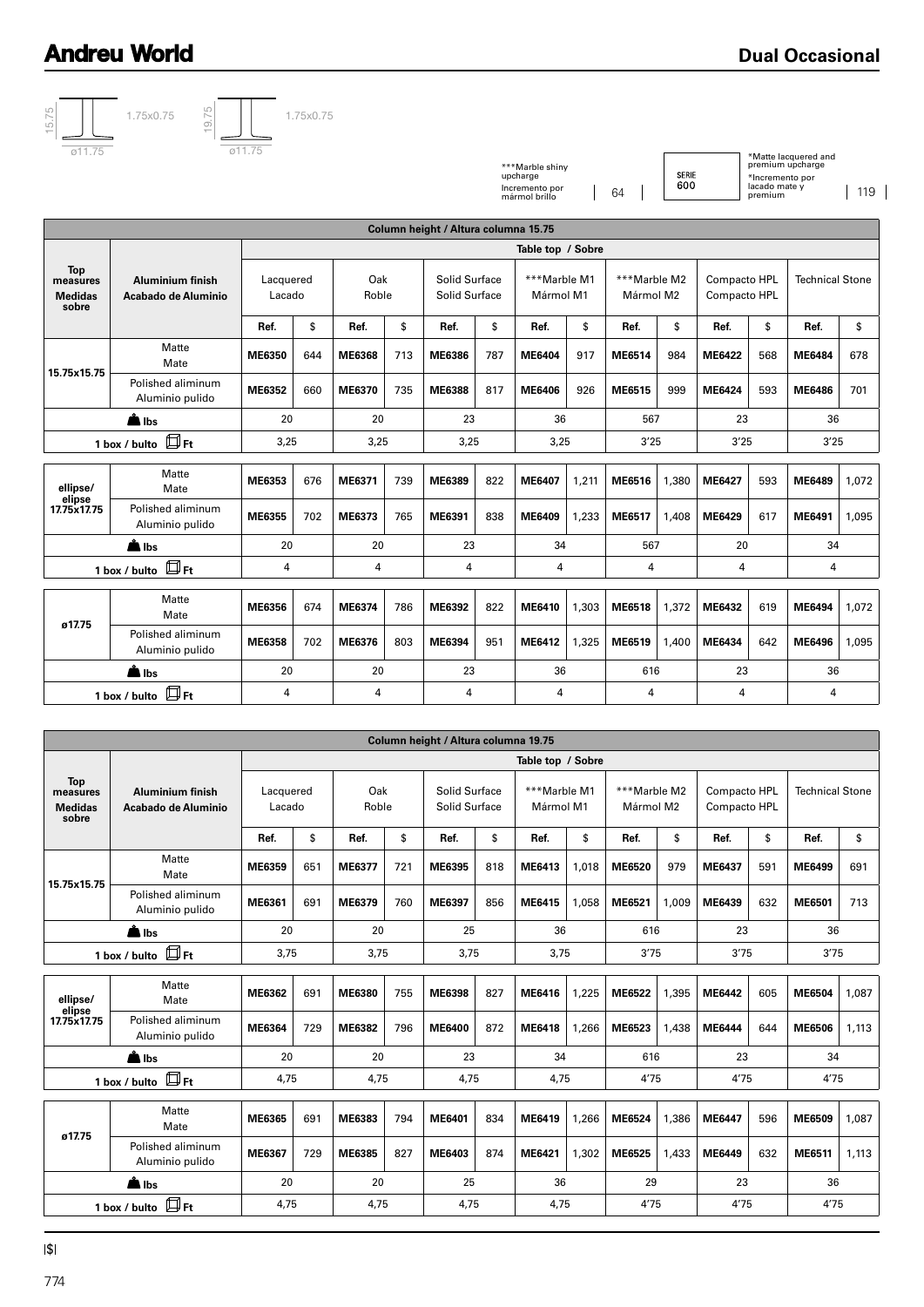## **Andreu World** *Quidoor*



Descripción Description

Injected aluminum table base with an oval column and rounded base plate. Available in 2 heights and offered in earth brown, white or matte black and with Compacto high pressure laminate top (HPL) or Technical Stone.

Mesa con base circular y columna ovalada de inyección de aluminio. Disponible en 2 alturas. Se ofrece en acabados marrón tierra, blanco o negro mate y sobres de Compacto laminado de alta presión (HPL) o Technical Stone.

Acabado de aluminio Aluminum finish

Compacto HPL finish

| White  | Earth brown   | <b>Matte Black</b> |
|--------|---------------|--------------------|
| Blanco | Marrón tierra | <b>Negro Mate</b>  |

٦E

| Acabado<br><b>Compacto HPL</b> | <b>B200</b><br>White<br>Blanco | N201<br><b>Black</b><br>Negro |
|--------------------------------|--------------------------------|-------------------------------|
| <b>Technical Stone</b>         |                                |                               |

| <b>Technical Stone</b><br>finish |                                                         | Edge<br>Perfil                            | 0.25                                                                                                                                                                                   |
|----------------------------------|---------------------------------------------------------|-------------------------------------------|----------------------------------------------------------------------------------------------------------------------------------------------------------------------------------------|
| Acabado                          | Sand grey<br>Earth brown<br>Marrón tierra<br>Gris arena | Stone arev<br>Gris piedra                 |                                                                                                                                                                                        |
| <b>Technical Stone</b>           |                                                         |                                           |                                                                                                                                                                                        |
| <b>Certificates</b>              | Aluminum                                                | UNF CFN/TR 581-4                          | Durability of exterior-grade furniture.                                                                                                                                                |
| <b>Certificados</b>              | Aluminio                                                |                                           | Durabilidad de mobiliario de exterior.                                                                                                                                                 |
|                                  | Compacto                                                | European Standard:<br><b>UNF FN 13501</b> | EN 438-6, EN 4382-2-10, EN 4382-2-12, EN 4382-2-14,<br>EN 4382-2-16, EN 4382-2-17, EN 4382-2-21, EN 4382-2-24,<br>EN 4382-2-25, EN 4382-2-26, EN 4382-2-27, EN 4382-2-30,<br>FN 12721. |
|                                  | <b>Technical Stone</b>                                  | European Standard:                        | International Standards                                                                                                                                                                |
|                                  |                                                         | UNF FN 13501-1:2                          | UNE EN ISO 10545-3, UNE EN ISO 10545-4, UNE EN ISO 10545-6,<br>UNE ENV 12633, UNE EN ISO 10545-12, UNE EN ISO 10545-9.                                                                 |

0.50

Perfil

Edge

Intellectual property / Propiedad intelectual

All our collections are protected by international industrial design registries, designs patents, copyrights and Intellectual Property laws.<br>Unauthorised use of AW International Property is a criminal offence and can lead

Todas nuestras colecciones están protegidas por registros de diseño industrial, diseño de patente, copyright y derechos de propiedad intelectual<br>en todo el mundo. El uso no autorizado de los diseños y propiedad intelectual